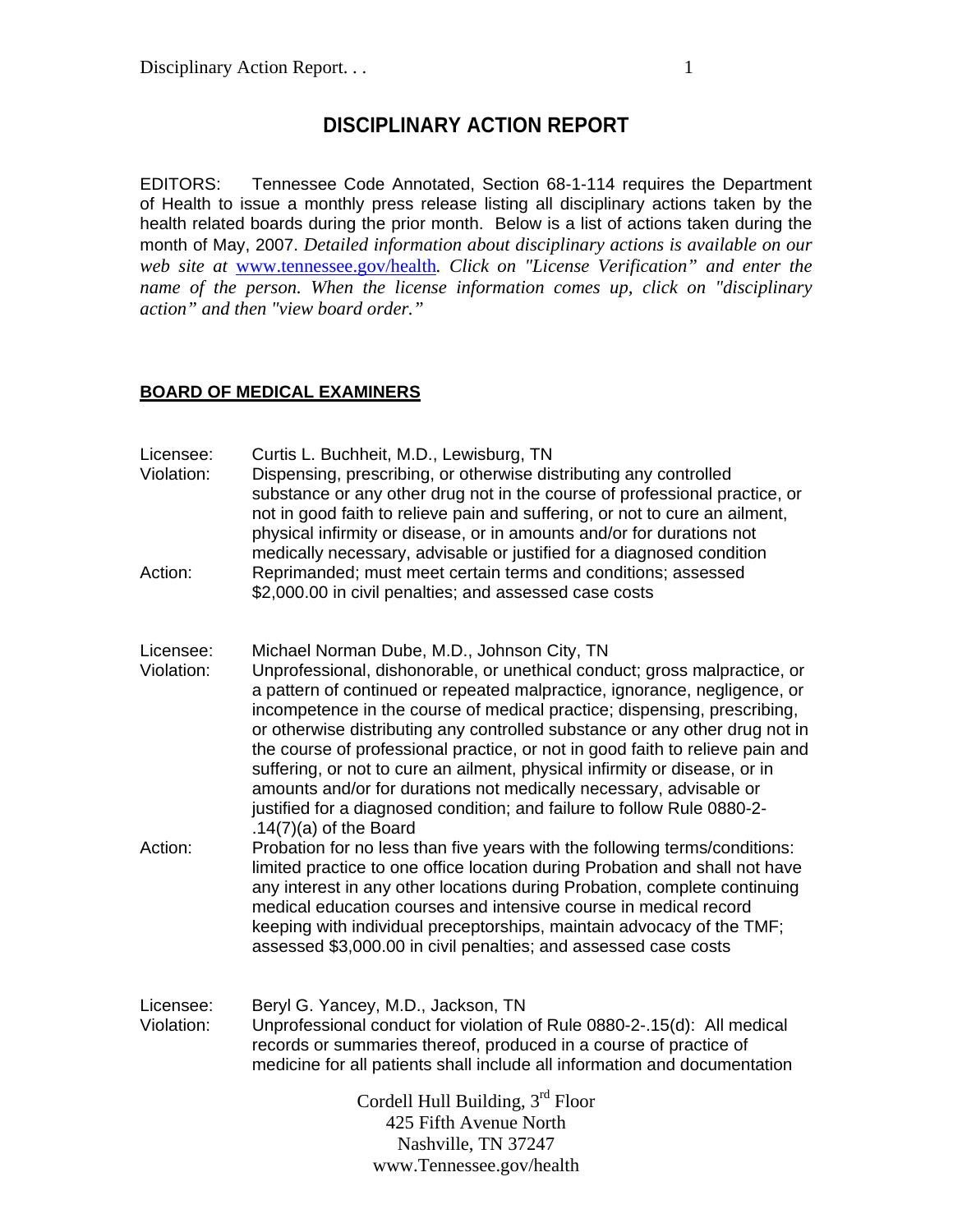listed in T.C.A. §63-2-101(c)(2) – "Medical records" shall mean all medical histories, records, reports, and summaries, diagnoses, prognoses, records of treatment, medication ordered and given, x-ray and radiology interpretations, physical therapy charts and notes, and lab reports. Action: Placed on Probation for an additional five years to run concurrently with her 2005 Order of Probation; assessed \$2,000.00 in civil penalties; and assessed case costs

### **MASSAGE LICENSURE BOARD**

| Licensee:<br>Violation:<br>Action: | Brenda Meislohn, Unlicensed, Fulton, KY<br>Engaging in the practice of massage therapy for compensation without a<br>license, as required by T.C.A. §63-18-104(a) and Rule 0870-1-.04 of the<br>Board of Massage Licensure<br>Ordered to CEASE and DESIST from the practice of massage therapy<br>until licensed by the Board; assessed \$2,000.00 in civil penalties; and<br>assessed costs                                                                                                                                                                                                                                                                                                                                                                                                                                                                                                                                                                                                                                                                                                                                                                                                                                                                                                                                                                                                                                                                                                                                     |
|------------------------------------|----------------------------------------------------------------------------------------------------------------------------------------------------------------------------------------------------------------------------------------------------------------------------------------------------------------------------------------------------------------------------------------------------------------------------------------------------------------------------------------------------------------------------------------------------------------------------------------------------------------------------------------------------------------------------------------------------------------------------------------------------------------------------------------------------------------------------------------------------------------------------------------------------------------------------------------------------------------------------------------------------------------------------------------------------------------------------------------------------------------------------------------------------------------------------------------------------------------------------------------------------------------------------------------------------------------------------------------------------------------------------------------------------------------------------------------------------------------------------------------------------------------------------------|
| Licensee:<br>Violation:<br>Action: | Danielle Poe, L.M.T., Knoxville, TN<br>Engaging in the practice of massage therapy for compensation prior to<br>licensure, as regulated by T.C.A. §63-18-104(a) and Rule 0870-1-.04 of<br>the Board of Massage Licensure<br>Assessed \$3,000.00 in civil penalties; and assessed case costs                                                                                                                                                                                                                                                                                                                                                                                                                                                                                                                                                                                                                                                                                                                                                                                                                                                                                                                                                                                                                                                                                                                                                                                                                                      |
| Licensee:<br>Violation:            | Lisa Michelle Moser, L.M.T., Memphis, TN<br>Engaging in the practice of massage therapy for compensation and<br>advertising for massage therapy under an expired license, as regulated<br>by T.C.A. §63-18-104(a) and Rule 0870-1-.04 of the Board of Massage<br>Licensure; is guilty of fraudulent, false, misleading or deceptive<br>advertising, or for prescribing medicines or drugs, or practicing any<br>licensed profession without legal authority (the licensee may not<br>diagnose, or imply, or advertise in any way, services for a condition that<br>would require diagnosis); has violated any of the provisions of this part or<br>any substantive rules promulgated under the authority of this part; has<br>violated or attempted to violate, directly or indirectly, or has assisted in or<br>abetted the violation of, or conspired to violate, any provision of this<br>chapter or any lawful order of the board issued pursuant to this chapter;<br>unethical and unprofessional conduct in the context of advertising, to wit:<br>any misrepresentation of material fact; and the knowing suppression,<br>omission, or concealment of any material fact or law without which the<br>advertisement would be deceptive or misleading; and misrepresentation<br>of the licensee's credentials, training, experience, or ability; and violation<br>of the Professional Ethical Standards at Rule 0870-1-.19, specifically<br>failure to avoid any interest, activity, or influence which might be in conflict |
|                                    | Cordell Hull Building, $3rd$ Floor                                                                                                                                                                                                                                                                                                                                                                                                                                                                                                                                                                                                                                                                                                                                                                                                                                                                                                                                                                                                                                                                                                                                                                                                                                                                                                                                                                                                                                                                                               |

425 Fifth Avenue North Nashville, TN 37247 www.Tennessee.gov/health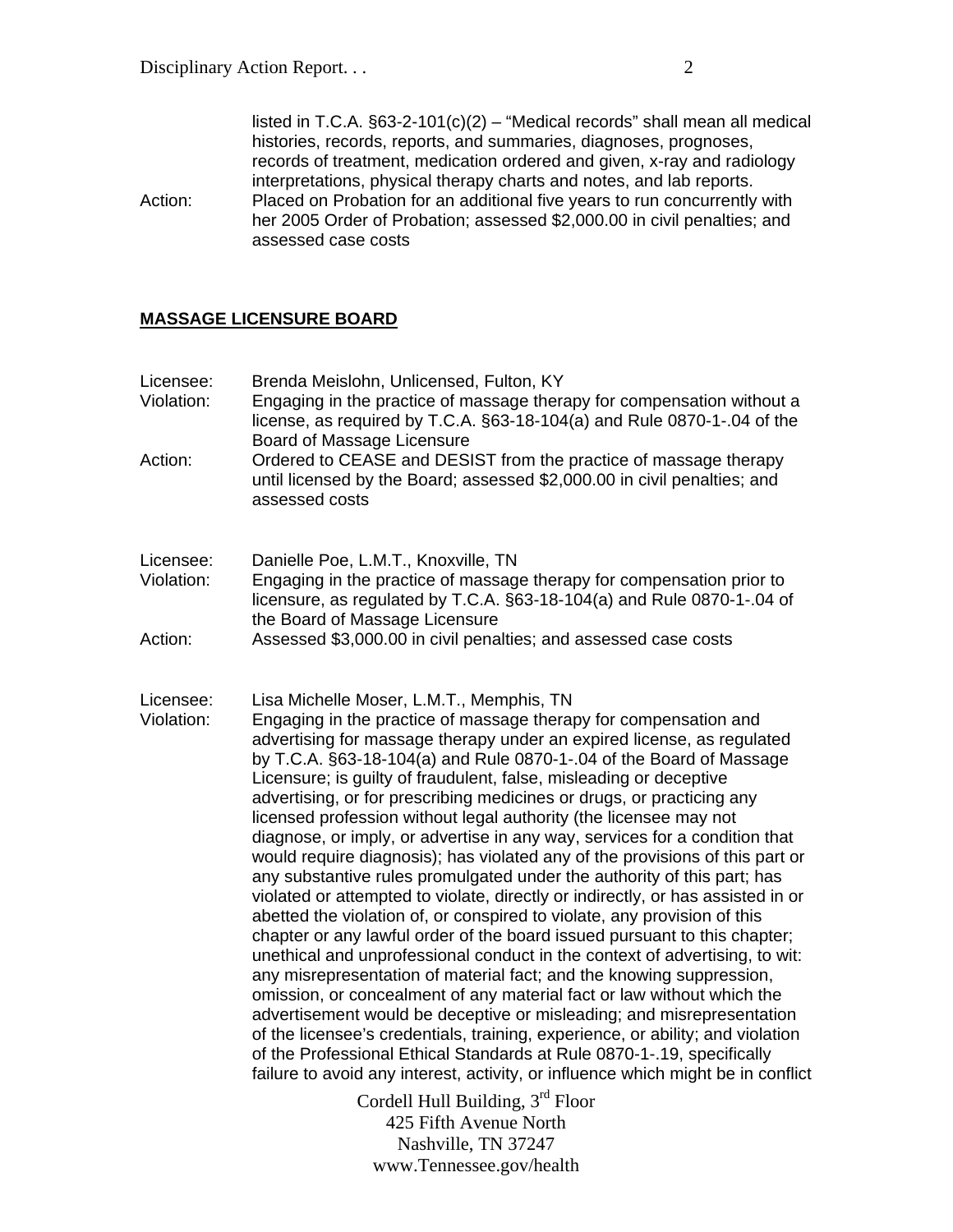with the licensee's obligation to act in the best interest of the client or the profession; failure to comply with all applicable Tennessee statutes and regulations; and failure to represent their qualifications honestly, including their educational achievements and professional affiliations, and provide only those services which they are qualified and licensed to perform. Action: Ordered to CEASE and DESIST from the practice of massage therapy until her licensed is reinstated by the Board; assessed \$4,500.00 in civil penalties; and assessed costs

#### **BOARD OF NURSING**

Licensee: Tammy M. Bittner, R.N., Murfreesboro, TN Violation: Unfit or incompetent by reason of negligence, habits, or other cause; is addicted to alcohol or drugs to the degree of interfering with nursing duties; violation or attempt to violate, directly or indirectly, or assisted in or abetted the violation of, or conspiring to violate any provision of the practice act or any lawful order of the board; and is guilty of unprofessional conduct, to wit: unauthorized use or removal of narcotic drugs, supplies, or equipment from any health care facility, school, institution, or other work place location; the use of any intoxicating beverage or the illegal use of any narcotic or dangerous drug while on duty in any health care facility, school, institution, or other work place location; being under the influence of alcoholic beverages or under the influence of drugs which impair judgment while on duty in any health care facility, school, institution, or other work place location; and engaging in acts of dishonesty which relate to the practice of nursing. Action: License revoked; assessed \$2,000.00 in civil penalties and costs.

Licensee: Christie Bennett Camper, L.P.N., Bath Springs, TN Violation: Unfit or incompetent by reason of negligence, habits, or other cause; is guilty of unprofessional conduct, to wit: failure to maintain a record for each patient which accurately reflects the nursing problems and interventions for the patient and/or failure to maintain a record for each patient which accurately reflects the name and title of the nurse providing care; abandoning or neglecting a patient requiring nursing care; making false or materially incorrect, inconsistent or unintelligible entries in any patient records or in the records of any health care facility, school, institution or other work place location pertaining to the obtaining, possession or administration of any controlled substance as defined in the Federal Controlled Substances Act; unauthorized use or removal of narcotics, drugs, supplies, or equipment from any health care facility, school, institution, or other work place location; the use of any intoxicating beverage or the illegal use of any narcotic or dangerous drug while on duty in any health care facility, school, institution, or other work place location; being under the influence of alcoholic beverages or under the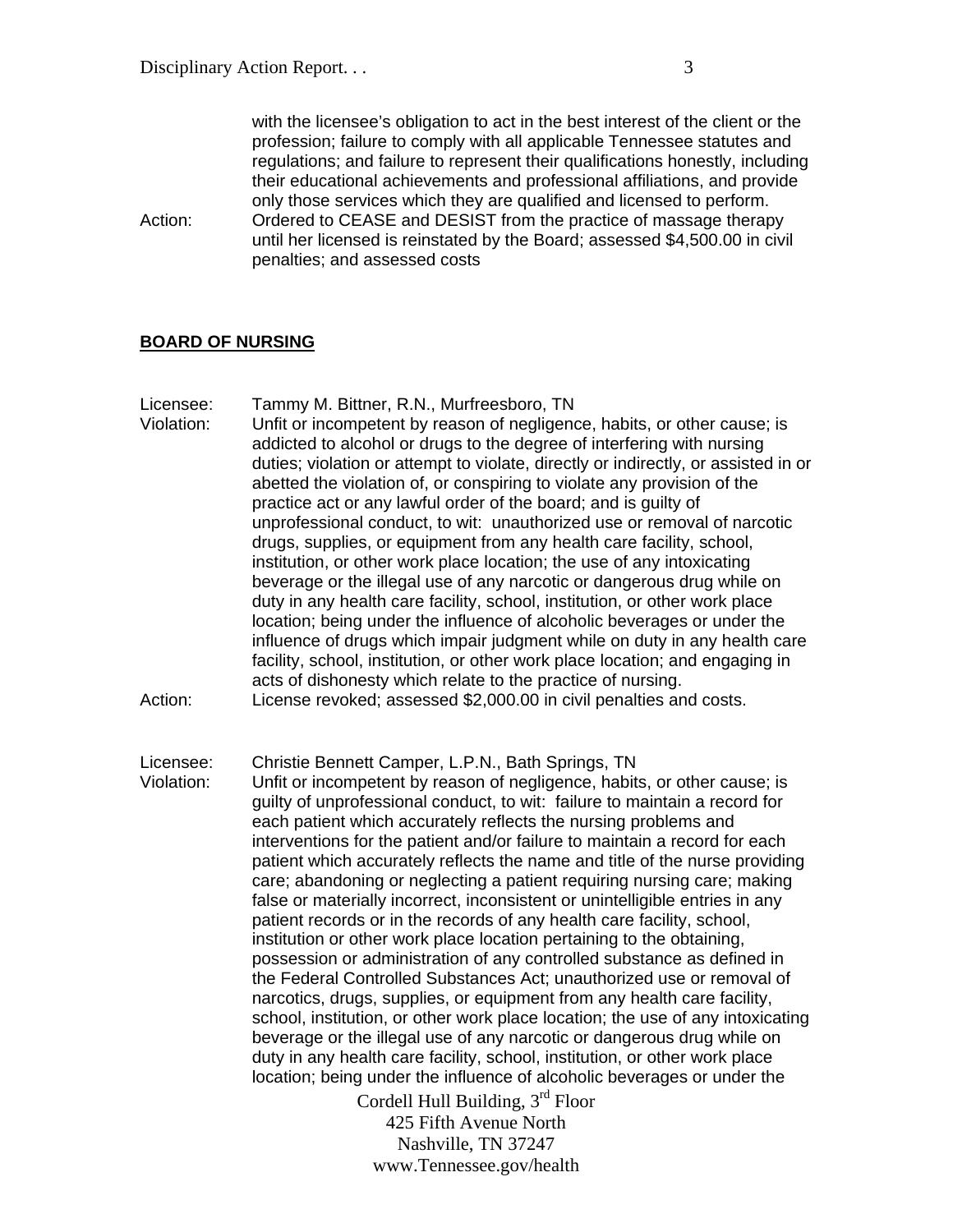influence of drugs which impair judgment while on duty in any health care facility, school, institution, or other work place location; and practicing practical nursing in a manner inconsistent with T.C.A. §63-7-108 Action: License Revoked; assessed costs

Licensee: Christy L. Carter, L.P.N., Pennington Gap, Virginia Violation: Guilty of unprofessional conduct; violation or attempt to violate, directly or indirectly, or assisted in or abetted the violation of, or conspiring to violate any provision of the practice act or any lawful order of the board; and unfit or incompetent by reason of negligence, habits, or other cause, to wit: making false or materially incorrect, inconsistent, or unintelligible entries in any patient records or in the records of any health care facility, school, institution, or other work place location pertaining to the obtaining, possessing or administration of any controlled substance as defined in the Federal Controlled Substances Act; unauthorized use or removal of narcotic drugs, supplies, or equipment from any health care facility, school, institution, or other work place location; the use of any intoxicating beverage or the illegal use of any narcotic or dangerous drug while on duty in any health care facility, school, institution, or other work place location; aiding, abetting, assisting or hiring an individual to violate or circumvent any law or duly promulgated rule intended to guide the conduct of a nurse or any other licensed health care provider; and engaging in acts of dishonesty which relate to the practice of nursing. Action: Revocation of Multi-State Privilege pursuant to T.C.A. §63-7-302, governing the Interstate Nurse Licensure Compact; ordered to place practitioner's name on the *Registry of Persons Who Have Abused, Neglected, or Misappropriated the Property of Vulnerable Individuals* in accordance with T.C.A. §68-11-1001, et seq.; assessed \$2,000.00 civil penalties; and assessed costs.

Licensee: Deborah E. Evans, L. P. N., Madison, TN

Violation: Addicted to alcohol or drugs to the degree of interfering with nursing duties; guilty of unprofessional conduct; violation or attempt to violate, directly or indirectly, or assisted in or abetted the violation of, or conspiring to violate any provision of the practice act or any lawful order of the board; and unfit or incompetent by reason of negligence, habits, or other cause, to wit: intentionally or negligently causing physical or emotional injury to a patient; failure to maintain a record for each patient which accurately reflects the nursing problems and interventions for the patient and/or failure to maintain a record for each patient which accurately reflects the name and title of the nurse providing care; abandoning or neglecting a patient requiring nursing care; making false or materially incorrect, inconsistent, or unintelligible entries in any patient records or in the records of any health care facility, school, institution, or other work place location pertaining to the obtaining, possessing or administration of any controlled substance as defined in the Federal Controlled Substances Act; unauthorized use or removal of narcotic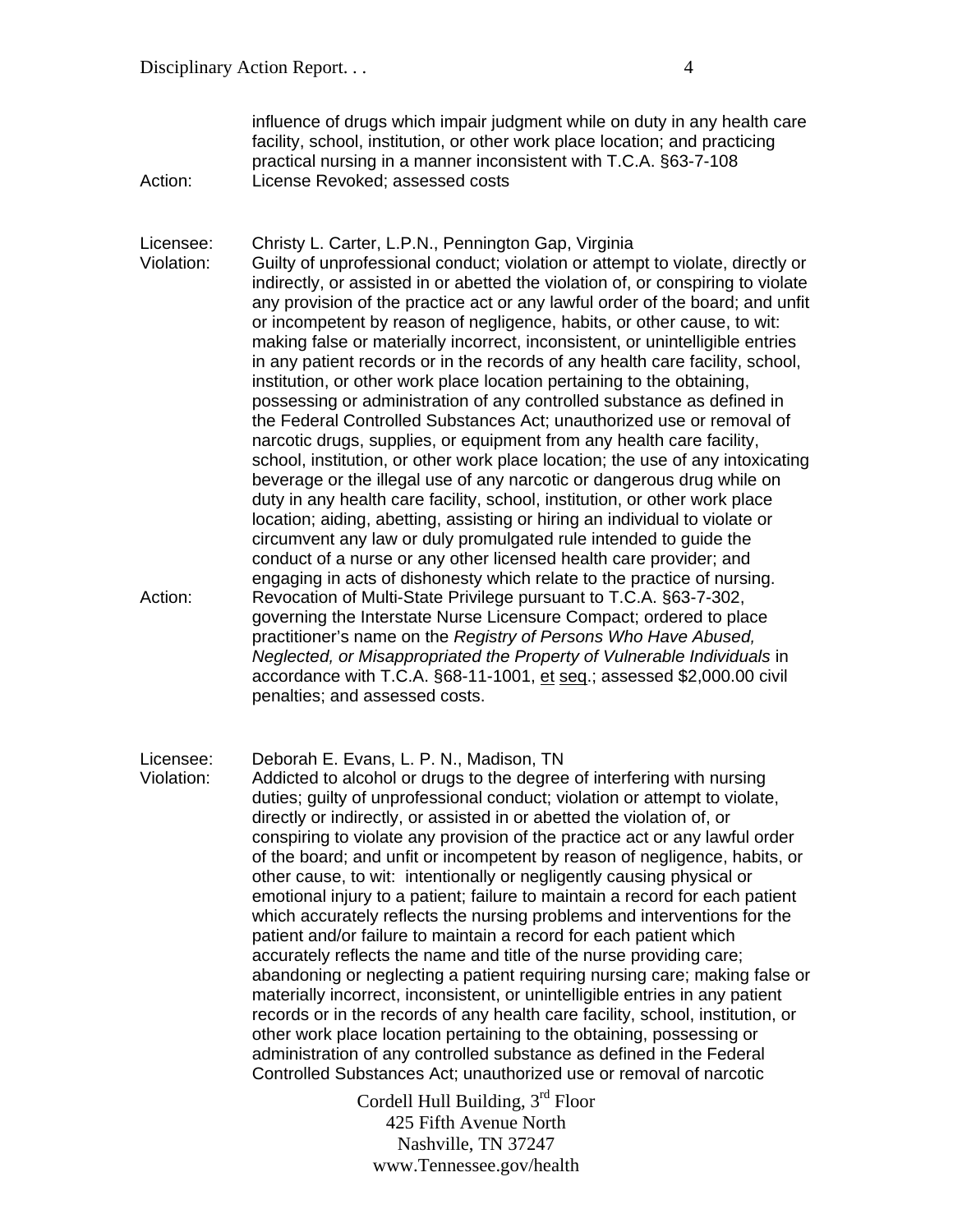| Action:                            | drugs, supplies, or equipment from any health care facility, school,<br>institution, or other work place location; the use of any intoxicating<br>beverage or the illegal use of any narcotic or dangerous drug while on<br>duty in any health care facility, school, institution, or other work place<br>location; being under the influence of alcoholic beverages or under the<br>influence of drugs which impair judgment while on duty in any health care<br>facility, school, institution, or other work place location; and engaging in<br>acts of dishonesty which relate to the practice of nursing.<br>License Suspended, pending contract with TNPAP to run concurrent but<br>no less than three (3) years in duration; assessed costs.                                                                                                                                                                                                                                                                                                                                                                                                                                                                       |
|------------------------------------|--------------------------------------------------------------------------------------------------------------------------------------------------------------------------------------------------------------------------------------------------------------------------------------------------------------------------------------------------------------------------------------------------------------------------------------------------------------------------------------------------------------------------------------------------------------------------------------------------------------------------------------------------------------------------------------------------------------------------------------------------------------------------------------------------------------------------------------------------------------------------------------------------------------------------------------------------------------------------------------------------------------------------------------------------------------------------------------------------------------------------------------------------------------------------------------------------------------------------|
| Licensee:<br>Violation:            | Daniel J. Fisher, R.N., Maryville, TN<br>Unfit or incompetent by reason of negligence, habits, or other cause; is<br>addicted to alcohol or drugs to the degree of interfering with nursing<br>duties; violation or attempt to violate, directly or indirectly, or assisted in or<br>abetted the violation of, or conspiring to violate any provision of the<br>practice act or any lawful order of the board; and is guilty of<br>unprofessional conduct, to wit: making false or materially incorrect,<br>inconsistent, or unintelligible entries in any patient records or in the<br>records of any health care facility, school, institution, or other work place<br>location pertaining to the obtaining, possessing or administration of any<br>controlled substance as defined in the Federal Controlled Substances<br>Act; unauthorized use or removal of narcotic drugs, supplies, or<br>equipment from any health care facility, school, institution, or other work<br>place location; being under the influence of alcoholic beverages or under<br>the influence of drugs which impair judgment while on duty in any health<br>care facility, school, institution, or other work place location; and engaging |
| Action:                            | in acts of dishonesty which relate to the practice of nursing.<br>License revoked; assessed costs.                                                                                                                                                                                                                                                                                                                                                                                                                                                                                                                                                                                                                                                                                                                                                                                                                                                                                                                                                                                                                                                                                                                       |
| Licensee:<br>Violation:<br>Action: | Lynda G. Fritts, L.P.N., Knoxville, TN<br>Unprofessional conduct; and unfit or incompetent by reason of<br>negligence, habits, or other cause, to wit: practicing professional nursing<br>in a manner inconsistent with T.C.A. §63-7-108; performing nursing<br>techniques or procedures without proper education and practice; and<br>engaging in acts of dishonesty which relate to the practice of nursing.<br>License revoked; assessed costs.                                                                                                                                                                                                                                                                                                                                                                                                                                                                                                                                                                                                                                                                                                                                                                       |
| Licensee:<br>Violation:            | Gary T. Garrett, R.N., APN, Franklin, TN<br>Unfit or incompetent by reason of negligence, habits, or other cause; is<br>addicted to alcohol or drugs to the degree of interfering with nursing<br>duties; violation or attempt to violate, directly or indirectly, or assisted in or<br>abetted the violation of, or conspiring to violate any provision of the<br>practice act or any lawful order of the board; and is guilty of<br>unprofessional conduct, to wit: failure to maintain a record for each<br>Cordell Hull Building, $3rd$ Floor<br>425 Fifth Avenue North<br>Nashville, TN 37247<br>www.Tennessee.gov/health                                                                                                                                                                                                                                                                                                                                                                                                                                                                                                                                                                                           |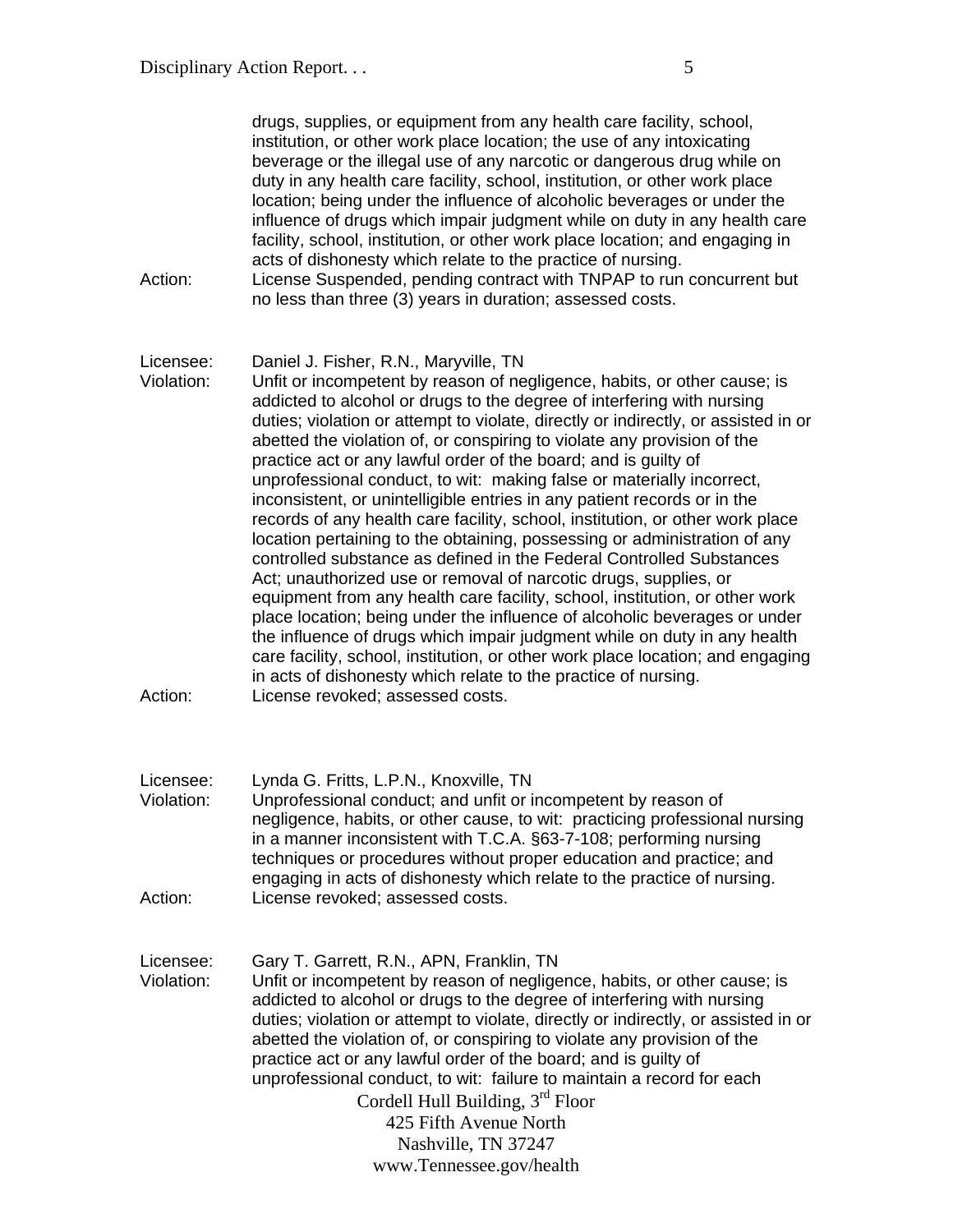patient which accurately reflects the nursing problems and interventions for the patient and/or failure to maintain a record for each patient which accurately reflects the name and title of the nurse providing care; making false or materially incorrect, inconsistent, or unintelligible entries in any patient records or in the records of any health care facility, school, institution, or other work place location pertaining to the obtaining, possessing or administration of any controlled substance as defined in the Federal Controlled Substances Act; unauthorized use or removal of narcotic drugs, supplies, or equipment from any health care facility, school, institution, or other work place location; the use of any intoxicating beverage or the illegal use of any narcotic or dangerous drug while on duty in any health care facility, school, institution, or other work place location; being under the influence of alcoholic beverages or under the influence of drugs which impair judgment while on duty in any health care facility, school, institution, or other work place location; practicing professional nursing in a manner inconsistent with T.C.A. §63-7-103; and engaging in acts of dishonesty which relate to the practice of nursing. Action: License revoked: assessed costs.

Licensee: Adonica M. Ginger, L.P.N., Murfreesboro, TN

Violation: Addicted to alcohol or drugs to the degree of interfering with nursing duties; mentally incompetent; guilty of unprofessional conduct; and unfit or incompetent by reason of negligence, habits, or other cause, to wit: abandoning or neglecting a patient requiring nursing care; being under the influence of alcoholic beverages or under the influence of drugs which impair judgment while on duty in any health care facility, school, institution, or other work place location; and practicing professional nursing in a manner inconsistent with T.C.A. §63-7-108 Action: License Suspended, pending evaluation with TNPAP, with any probation to run concurrent with any contract, but no less than three (3) years in duration, or, absent a contract, probation shall be for one year; and assessed costs.

- Licensee: Heidi Haralson, R.N., Fairview, TN Violation: Guilty of a crime; unprofessional conduct; and unfit or incompetent by reason of negligence, habits, or other cause, to wit: practicing professional nursing in a manner inconsistent with T.C.A. §63-7-103; and engaging in acts of dishonesty which relate to the practice of nursing Action: License Revoked; assessed costs
- Licensee: Regina Isley, L.P.N., Greeneville, TN Violation: Unprofessional conduct, to wit: impersonating another licensed practitioner; and engaging in acts of dishonesty which relate to the practice of nursing Action: License Suspended, pending evaluation with TNPAP, with any probation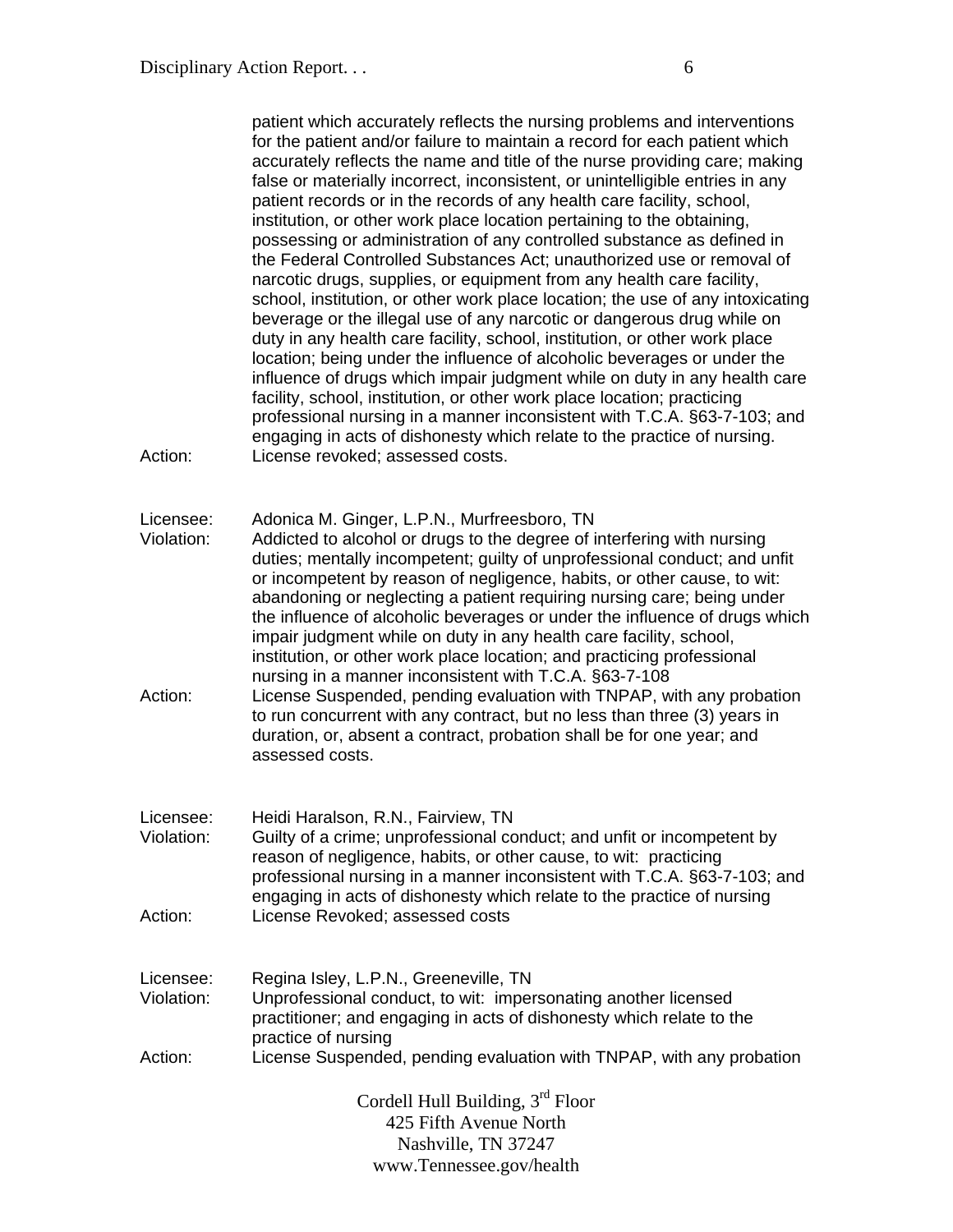Disciplinary Action Report. . . 7

to run concurrent with any contract, but no less than three (3) years in duration, or, absent a contract, probation shall be for one year; and assessed costs.

Licensee: Elizabeth O. Maness, L.P.N., Lexington, TN Violation: Addicted to alcohol or drugs to the degree of interfering with nursing duties; guilty of unprofessional conduct; violation or attempt to violate, directly or indirectly, or assisted in or abetted the violation of, or conspiring to violate any provision of the practice act or any lawful order of the board; and unfit or incompetent by reason of negligence, habits, or other cause, to wit: unauthorized use or removal of narcotic drugs, supplies, or equipment from any health care facility, school, institution, or other work place location; the use of any intoxicating beverage or the illegal use of any narcotic or dangerous drug while on duty in any health care facility, school, institution, or other work place location; being under the influence of alcoholic beverages or under the influence of drugs which impair judgment while on duty in any health care facility, school, institution, or other work place location; and engaging in acts of dishonesty which relate to the practice of nursing.

Action: License Suspended, pending evaluation with TNPAP, with any probation to run concurrent but no less than three (3) years in duration; assessed \$1,000.00 in civil penalties; and assessed costs.

Licensee: Sonia Katherine McCarter, R.N., Seymour, TN

- Violation: Addicted to alcohol or drugs to the degree of interfering with nursing duties; guilty of unprofessional conduct; violation or attempt to violate, directly or indirectly, or assisted in or abetted the violation of, or conspiring to violate any provision of the practice act or any lawful order of the board; and unfit or incompetent by reason of negligence, habits, or other cause, to wit: the use of any intoxicating beverage or the illegal use of any narcotic or dangerous drug while on duty in any health care facility, school, institution, or other work place location; being under the influence of alcoholic beverages or under the influence of drugs which impair judgment while on duty in any health care facility, school, institution, or other work place location; and engaging in acts of dishonesty which relate to the practice of nursing.
- Action: License Suspended, pending evaluation by TNPAP, with any probation to run concurrent with any contract, but no less than three (3) years in duration

Cordell Hull Building, 3rd Floor 425 Fifth Avenue North Licensee: Brenda Olmstead, R.N., Elmwood, TN Violation: Addicted to alcohol or drugs to the degree of interfering with nursing duties; guilty of unprofessional conduct; violation or attempt to violate, directly or indirectly, or assisted in or abetted the violation of, or conspiring to violate any provision of the practice act or any lawful order

Nashville, TN 37247 www.Tennessee.gov/health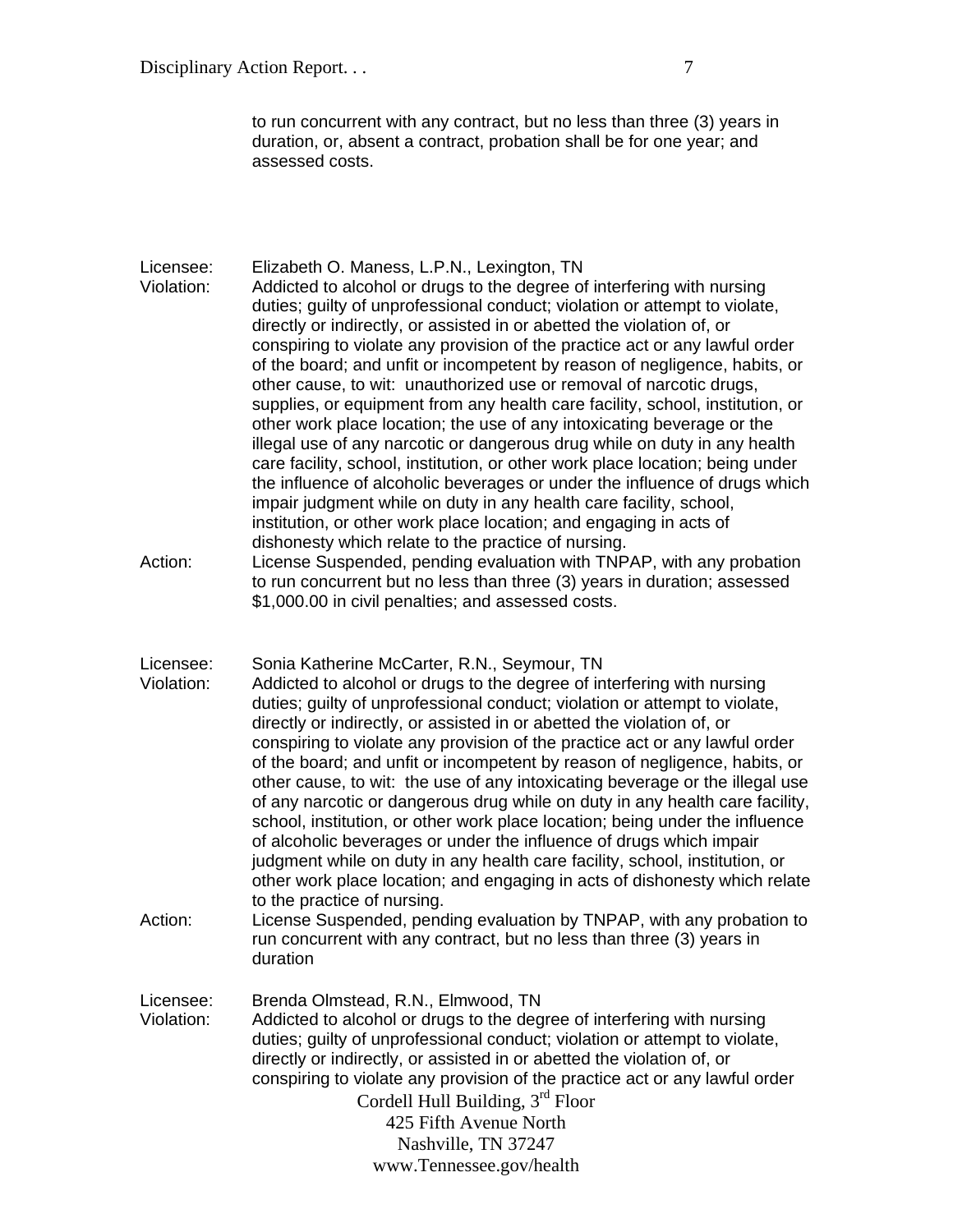| Action:                            | of the board; and unfit or incompetent by reason of negligence, habits, or<br>other cause, to wit: failure to maintain a record for each patient which<br>accurately reflects the nursing problems and interventions of the patient;<br>and being under the influence of alcoholic beverages or under the<br>influence of drugs which impair judgment while on duty in any health care<br>facility, school, institution, or other work place location; and engaging in<br>acts of dishonesty which relate to the practice of nursing.<br>License Suspended, pending evaluation by TNPAP, with any probation to<br>run concurrent with any contract, but no less than three (3) years in<br>duration                                                                                                                                                                                   |
|------------------------------------|---------------------------------------------------------------------------------------------------------------------------------------------------------------------------------------------------------------------------------------------------------------------------------------------------------------------------------------------------------------------------------------------------------------------------------------------------------------------------------------------------------------------------------------------------------------------------------------------------------------------------------------------------------------------------------------------------------------------------------------------------------------------------------------------------------------------------------------------------------------------------------------|
| Licensee:<br>Violation:<br>Action: | Monique C. Terella, R.N., Talbott, TN<br>Guilty of unprofessional conduct, to wit: failure to maintain a record for<br>each patient which accurately reflects the nursing problems and<br>interventions for the patient and/or failure to maintain a record for each<br>patient which accurately reflects the name and title of the nurse providing<br>care; making false or materially incorrect, inconsistent, or unintelligible<br>entries in any patient records or in the records of any health care facility,<br>school, institution, or other work place location pertaining to the obtaining,<br>possessing or administration of any controlled substance as defined in<br>the Federal Controlled Substances Act; and practicing professional<br>nursing in a manner inconsistent with T.C.A. §63-7-103.<br>License placed on Probation with practice limited to the State of |
|                                    | Tennessee; must obtain nine hours of Continuing Education Units in<br>patient charting and medication administration; assessed \$2,000.00 in<br>civil penalties; and assessed costs.                                                                                                                                                                                                                                                                                                                                                                                                                                                                                                                                                                                                                                                                                                  |
| Licensee:<br>Violation:<br>Action: | Angela D. Townes, L.P.N., Horse Cave, KY<br>Guilty of a crime; guilty of unprofessional conduct; unfit or incompetent by<br>reason of negligence, habits, or other cause, to wit: engaging in acts of<br>dishonesty which relate to the practice of nursing<br>License Revoked for no less than two (2) years; and assessed costs                                                                                                                                                                                                                                                                                                                                                                                                                                                                                                                                                     |
| Licensee:<br>Violation:            | Laura Thompson Vita, R.N., Bartlett, TN<br>Unfit or incompetent by reason of negligence, habits, or other cause; is<br>addicted to alcohol or drugs to the degree of interfering with nursing<br>duties; is guilty of unprofessional conduct, to wit: abandoning or<br>neglecting a patient requiring nursing care; unauthorized use or removal<br>of narcotic drugs, supplies, or equipment from any health care facility,<br>school, institution, or other work place location; being under the influence<br>of alcoholic beverages or under the influence of drugs which impair<br>judgment while on duty in any health care facility, school, institution, or<br>other work place location; practicing nursing in a manner inconsistent with<br>T.C.A. §63-7-103; and engaging in acts of dishonesty which relate to the                                                          |
| Action:                            | practice of nursing.<br>License Revoked; assessed costs<br>Cordell Hull Building, $3rd$ Floor<br>425 Fifth Avenue North<br>Nashville, TN 37247                                                                                                                                                                                                                                                                                                                                                                                                                                                                                                                                                                                                                                                                                                                                        |
|                                    | www.Tennessee.gov/health                                                                                                                                                                                                                                                                                                                                                                                                                                                                                                                                                                                                                                                                                                                                                                                                                                                              |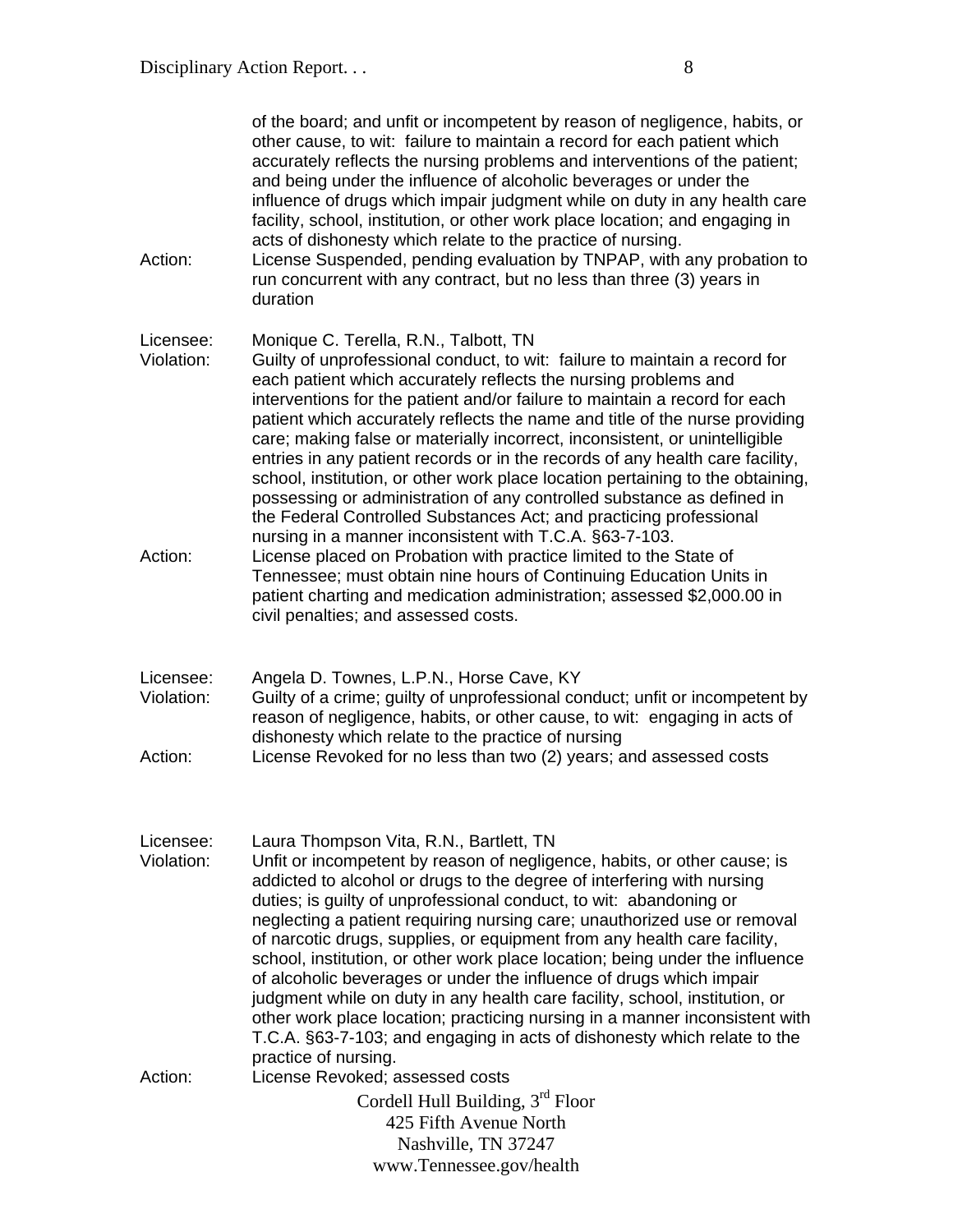| Licensee:<br>Violation:<br>Action: | William Clark Vowan, R.N., Memphis, TN<br>Guilty of a crime<br>License Revoked; assessed costs                                                                                                                                                                                                                                                                                                                                                                                           |
|------------------------------------|------------------------------------------------------------------------------------------------------------------------------------------------------------------------------------------------------------------------------------------------------------------------------------------------------------------------------------------------------------------------------------------------------------------------------------------------------------------------------------------|
| Licensee:<br>Violation:            | Marie C. Wagner, R.N., Kingston, TN<br>Addicted to alcohol or drugs to the degree of interfering with nursing<br>duties; guilty of unprofessional conduct; unfit or incompetent by reason of<br>negligence, habits, or other cause, to wit: unauthorized use or removal of<br>narcotic drugs, supplies, or equipment from any health care facility,<br>school, institution, or other work place location; and engaging in acts of<br>dishonesty which relate to the practice of nursing. |
| Action:                            | License Revoked; assessed costs                                                                                                                                                                                                                                                                                                                                                                                                                                                          |
| Licensee:                          | Kimberly L. Watkins, L.P.N., Turtletown, TN<br>a/k/a Kimberly Lachelle Carswell                                                                                                                                                                                                                                                                                                                                                                                                          |
| Violation:                         | Unprofessional conduct, to wit: revocation, suspension, probation or<br>other discipline of a license to practice nursing by another state for any<br>act or omission which would constitute grounds for the revocation,<br>suspension, probation, or other discipline of a license in this state                                                                                                                                                                                        |
| Action:                            | License Revoked; assessed costs                                                                                                                                                                                                                                                                                                                                                                                                                                                          |
| Licensee:<br>Violation:<br>Action: | Catherine A. Watson, R.N., Memphis, TN<br>Guilty of a crime<br>License placed on Probation to run concurrently with TNPAP Contract,<br>but no less than one year; assessed costs                                                                                                                                                                                                                                                                                                         |

# **BOARD OF OCCUPATIONAL & PHYSICAL THERAPY**

| Licensee:  | David Lee Unger, P.T.A., Hixson, TN                                      |
|------------|--------------------------------------------------------------------------|
| Violation: | Practicing or offering to practice beyond the scope of allowed practice; |
|            | and engaging in the performance of substandard care by a physical        |
|            | therapist assistant, which exceeds the authority to perform the task     |
|            | selected and delegated by supervising the physical therapist regardless  |
|            | of whether actual injury to the patient is established                   |
| Action:    | Placed on Probation for one year; ordered to Cease and Desist from       |
|            | performing FCEs, to obtain continuing education related to the scope of  |
|            | practice of physical therapy assistants, and to pay costs                |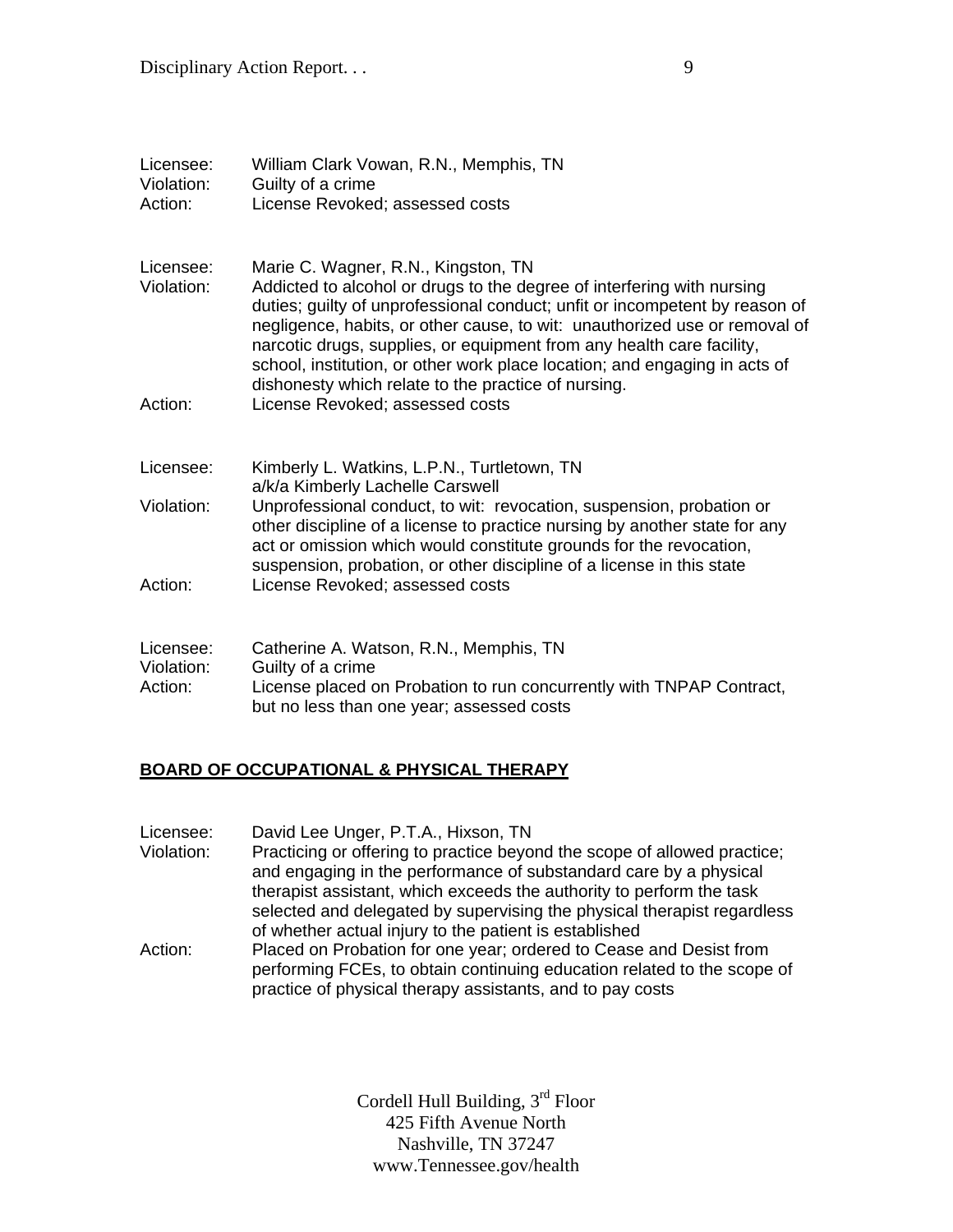#### **BOARD FOR PROFESSIONAL COUNSELORS, MARITAL & FAMILY THERAPISTS AND CLINICAL PASTORAL THERAPISTS**

- Licensee: George Curtis Trent, LMFT, Maryville, TN
- Violation: Engaging in professional misconduct, unethical or unprofessional conduct, including but not limited to, willful acts, negligence, and conduct likely to deceive, defraud, or harm the public or engaged in such conduct; violation of Rule 0450-2-.13 with regard to the current code of ethics adopted by the American Association of Marriage and Family Therapy (AAMFT), to wit: responsibility to clients with regard to sexual intimacy; and professional competence and integrity concerning harassment and gifts of substantial value and/or gifts that impair integrity or efficacy of the therapeutic relationship
- Action: Placed on Probation for three years; must obtain six hours of continuing education in Ethics for each year in addition to CE hours required for licensure; assessed \$1,000.00 in civil penalties; and ordered to pay costs.

### **BOARD OF DENTISTRY**

| Licensee:<br>Violation:            | Carl M. Browder, D.D.S., Dayton, TN<br>Unprofessional, dishonorable, or unethical conduct; and violation or<br>attempted violation, directly or indirectly, or assisting in or abetting the<br>violation of, or conspiring to violate, any provision of this chapter or any<br>lawful order of the Board issued pursuant, thereto, or any criminal statute<br>of the State of Tennessee |
|------------------------------------|-----------------------------------------------------------------------------------------------------------------------------------------------------------------------------------------------------------------------------------------------------------------------------------------------------------------------------------------------------------------------------------------|
| Action:                            | Surrendered license; assessed \$3,600.00 in civil penalties; and ordered<br>to pay costs                                                                                                                                                                                                                                                                                                |
| Licensee:<br>Violation:            | Theandrew Clayborn, D.D.S., Cordova, TN<br>Disciplinary action against a person licensed to practice dentistry or<br>dental hygiene or registered to practice as a dental assistant by another<br>state or territory of the United States for any acts or omissions which<br>would constitute grounds for discipline of a person licensed or registered<br>in this state                |
| Action:                            | Placed on Probation for five years and ordered to pay costs                                                                                                                                                                                                                                                                                                                             |
| Licensee:<br>Violation:<br>Action: | Frank Farris, Jr., D.D.S., Memphis, TN<br>Violation of T.C.A. §§63-5-124(a)(1), (2), (3), (4), (5), (8) and (9)<br>License Surrended; DEA Certification permanently surrendered;<br>assessed costs                                                                                                                                                                                      |
|                                    | Cordell Hull Building, 3rd Floor                                                                                                                                                                                                                                                                                                                                                        |
|                                    | 425 Fifth Avenue North                                                                                                                                                                                                                                                                                                                                                                  |
|                                    | Nashville, TN 37247                                                                                                                                                                                                                                                                                                                                                                     |
|                                    | www.Tennessee.gov/health                                                                                                                                                                                                                                                                                                                                                                |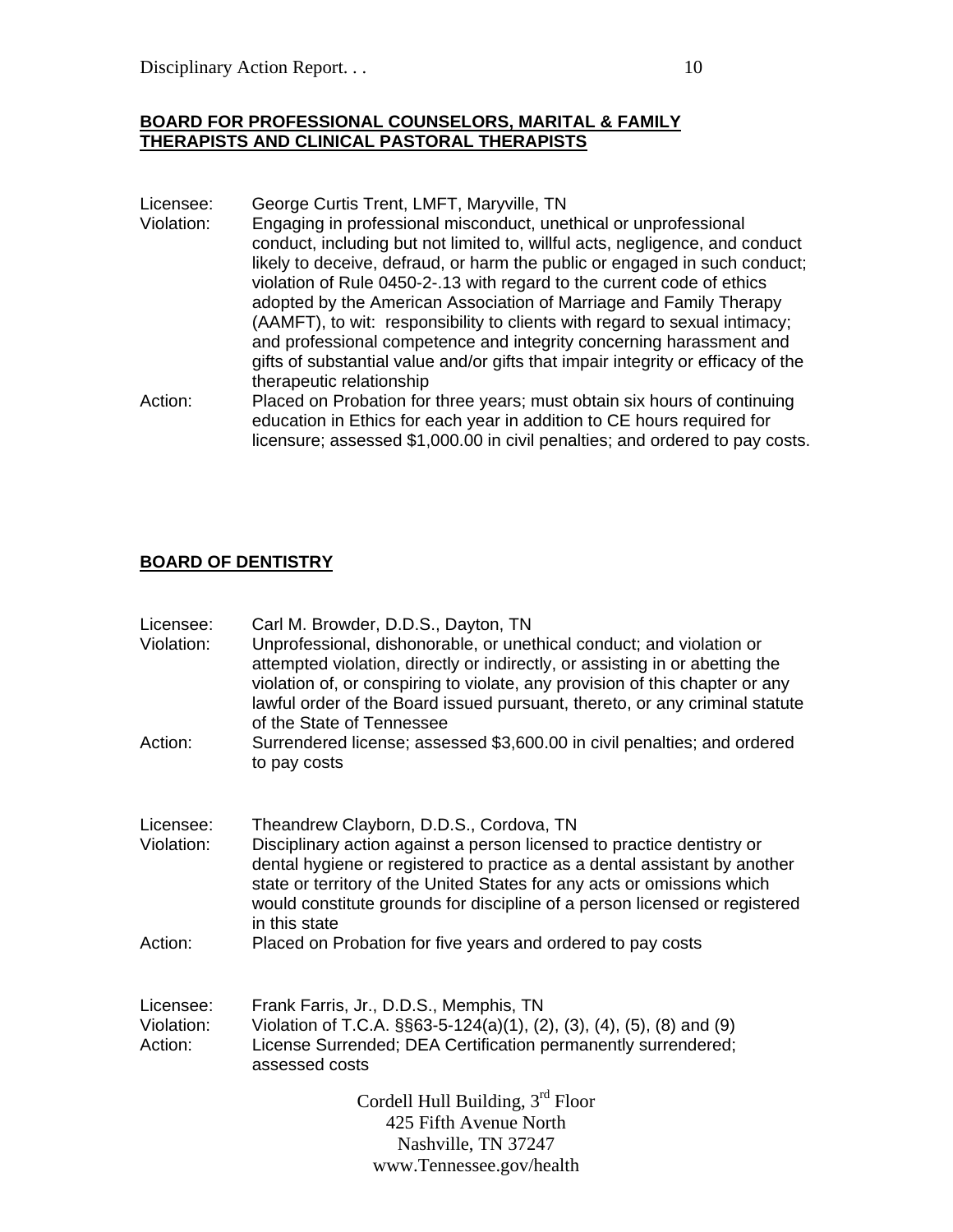| Licensee:<br>Violation: | Richard F. Heard, Jr., D.D.S., Cookeville, TN<br>Inappropriate conduct in violation of T.C.A. §§63-5-124(a)(1), (2), and<br>$(12)$ and T.C.A. $\S$ 63-5-116(a)                                                                                                                                                                                                                                                                                                                                                                                                                                                                                                                                                                                                                                                                                                                                                                                                                                                  |
|-------------------------|-----------------------------------------------------------------------------------------------------------------------------------------------------------------------------------------------------------------------------------------------------------------------------------------------------------------------------------------------------------------------------------------------------------------------------------------------------------------------------------------------------------------------------------------------------------------------------------------------------------------------------------------------------------------------------------------------------------------------------------------------------------------------------------------------------------------------------------------------------------------------------------------------------------------------------------------------------------------------------------------------------------------|
| Action:                 | Reprimanded; required to obtain CDE hours in nitrous oxide<br>administration and monitoring; assessed \$1,000.00 in civil penalties; and<br>ordered to pay costs                                                                                                                                                                                                                                                                                                                                                                                                                                                                                                                                                                                                                                                                                                                                                                                                                                                |
| Licensee:<br>Violation: | Beth A. Hendricks, R.D.A., Springfield, TN<br>Practicing beyond the scope of a practical dental assistant before<br>obtaining registration from the Board in violation of Rules 0460-4-.02 and<br>0460-4-.08                                                                                                                                                                                                                                                                                                                                                                                                                                                                                                                                                                                                                                                                                                                                                                                                    |
| Action:                 | Assessed \$500.00 in civil penalties and ordered to pay costs                                                                                                                                                                                                                                                                                                                                                                                                                                                                                                                                                                                                                                                                                                                                                                                                                                                                                                                                                   |
| Licensee:<br>Violation: | Paul D. McGowan, Jr., D.D.S., Knoxville, TN<br>Permitting unlicensed practice in violation of T.C.A. §63-5-116(a);<br>unprofessional, dishonorable or unethical conduct; violation or attempted<br>violation, directly or indirectly, or assisting in or abetting the violation of, or<br>conspiring to violate, any provision of this chapter or any lawful order of<br>the board issued pursuant thereto, or any criminal statute of the State of<br>Tennessee; conducting the practice of dentistry so as to permit directly or<br>indirectly an unlicensed person to perform services or work that under the<br>provisions of this chapter can be done legally only by persons licensed to<br>practice dentistry or dental hygiene or as a registered dental assistant;<br>and any other unprofessional or unethical conduct that may be specified<br>by the board by the means of rules and regulations duly published and<br>promulgated by the board, or the violation of any provision of this chapter. |
| Action:                 | Placed on Probation for one year to include terms and conditions;<br>assessed \$7,000.00 in civil penalties; and ordered to pay costs                                                                                                                                                                                                                                                                                                                                                                                                                                                                                                                                                                                                                                                                                                                                                                                                                                                                           |
| Licensee:<br>Violation: | Noorjehan Yusef, Unlicensed, Memphis, TN<br>Practicing dentistry without a license in violation of T.C.A. § 63-5-<br>108(b)(10) by offering to the public by any method to furnish, supply,<br>construct, reproduce, reline, repair, or otherwise process any prosthetic<br>denture, bridge, appliance, or other structure to be worn in the human<br>mouth; unprofessional dishonorable or unethical conduct; and violating or<br>attempting to violate, directly or indirectly, or assisting in or abetting the<br>violation of, or conspiring to violate, any provision of this chapter or any<br>lawful order of the board issued pursuant thereto, or any criminal statute                                                                                                                                                                                                                                                                                                                                 |
| Action:                 | of the State of Tennessee<br>Ordered to refrain from offering to the public to furnish, supply, construct,<br>reproduce, reline, repair, or otherwise process prosthetic dentures,<br>bridges, appliances, or other structures to be worn in the human mouth<br>until and unless she is duly licensed to practice dentistry in the State of<br>Tennessee; assessed \$2,000.00 in civil penalties; and ordered to pay<br>costs                                                                                                                                                                                                                                                                                                                                                                                                                                                                                                                                                                                   |
|                         | Cordell Hull Building, $3rd$ Floor<br>425 Fifth Avenue North                                                                                                                                                                                                                                                                                                                                                                                                                                                                                                                                                                                                                                                                                                                                                                                                                                                                                                                                                    |

425 Fifth Avenue North Nashville, TN 37247 www.Tennessee.gov/health